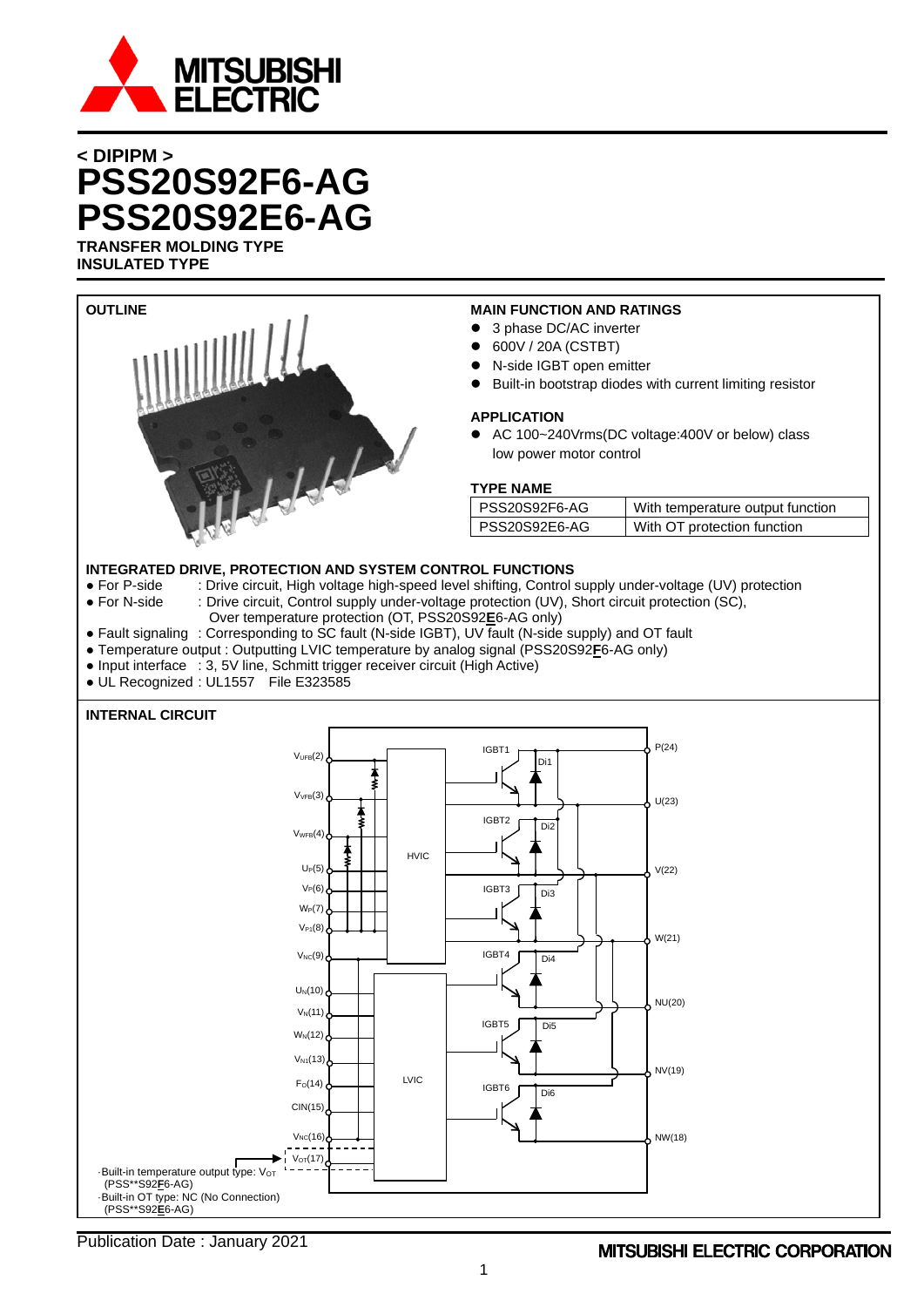#### **MAXIMUM RATINGS** ( $T_j = 25^\circ C$ , unless otherwise noted)

#### **INVERTER PART**

| Parameter                          | Condition                            |          | Ratings      | Unit |
|------------------------------------|--------------------------------------|----------|--------------|------|
| Supply voltage                     | Applied between P-NU, NV, NW         |          | 450          |      |
| Supply voltage (surge)             | Applied between P-NU, NV, NW         |          | 500          |      |
| Collector-emitter voltage          |                                      |          | 600          |      |
| Each IGBT collector current        | $T_c = 25^{\circ}$ C<br>(Note 1)     |          | 20           | A    |
| Each IGBT collector current (peak) | $T_c = 25^{\circ}$ C, less than 1 ms |          | 40           | A    |
| Collector dissipation              | $T_c = 25^{\circ}$ C, per 1 chip     |          | 33.3         | W    |
| Junction temperature               |                                      | (Note 2) | $-30 - +150$ | °C   |
|                                    |                                      |          |              |      |

Note1: Pulse width and period are limited due to junction temperature.

Note2: The maximum junction temperature rating of built-in power chips is 150°C(@Tc≤100°C).However, to ensure safe operation of DIPIPM, the average junction temperature should be limited to Tj(Ave)≤125°C (@Tc≤100°C).

#### **CONTROL (PROTECTION) PART**

| Symbol                     | Parameter                     | Condition                                                                           | Ratings            | Unit |
|----------------------------|-------------------------------|-------------------------------------------------------------------------------------|--------------------|------|
| $V_D$                      | Control supply voltage        | Applied between $V_{P1}$ - $V_{NC}$ , $V_{N1}$ - $V_{NC}$                           | 20                 |      |
| V <sub>db</sub>            | Control supply voltage        | Applied between V <sub>UFB</sub> -U, V <sub>VFB</sub> -V, V <sub>WFB</sub> -W       | 20                 |      |
| $V_{IN}$                   | Input voltage                 | Applied between $U_P$ , $V_P$ , $W_P$ - $V_{PC}$ , $U_N$ , $V_N$ , $W_N$ - $V_{NC}$ | $-0.5 - V_D + 0.5$ |      |
| V <sub>FO</sub>            | Fault output supply voltage   | Applied between $F_0-V_{NC}$                                                        | $-0.5 - VD + 0.5$  |      |
| <b>IFO</b>                 | Fault output current          | Sink current at $F0$ terminal                                                       |                    | mA   |
| $\mathsf{V}_{\mathsf{SC}}$ | Current sensing input voltage | Applied between CIN-V <sub>NC</sub>                                                 | $-0.5 - V_D + 0.5$ |      |

#### **TOTAL SYSTEM**

| Symbol                | Condition<br>Parameter                                                        |                                                                                          | Ratings      | Unit          |
|-----------------------|-------------------------------------------------------------------------------|------------------------------------------------------------------------------------------|--------------|---------------|
| $V_{\text{CC(PROT)}}$ | Self protection supply voltage limit<br>(Short circuit protection capability) | $V_D = 13.5 \sim 16.5 V$ , Inverter Part<br>$T_i$ = 125°C, non-repetitive, less than 2µs | 400          |               |
| Tc.                   | Module case operation temperature                                             | Measurement point of Tc is provided in Fig.1                                             | $-30 - +100$ | °C            |
| l <sub>stq</sub>      | Storage temperature                                                           |                                                                                          | $-40 - +125$ | °C            |
| $V_{\rm iso}$         | <b>Isolation voltage</b>                                                      | 60Hz, Sinusoidal, AC 1min, between connected all pins<br>and heat sink plate             | 1500         | $V_{\rm rms}$ |

#### Fig. 1: T<sub>C</sub> MEASUREMENT POINT



#### **THERMAL RESISTANCE**

| Svmbol                                                             |                          | Condition                           |      | Limits            |      |      |
|--------------------------------------------------------------------|--------------------------|-------------------------------------|------|-------------------|------|------|
|                                                                    | Parameter                |                                     | Min. | T <sub>VD</sub> . | Max. | Unit |
| $\mathsf{R}_{\mathsf{th}(j\text{-}c)\mathsf{Q}}$                   | Junction to case thermal | Inverter IGBT part (per 1/6 module) |      | -                 | 3.0  | K/W  |
| $\mathsf{R}_{\mathsf{th}(\mathsf{i}\text{-}\mathsf{c})\mathsf{F}}$ | (Note 3)<br>resistance   | Inverter FWDi part (per 1/6 module) |      | -                 | 3.9  | K/W  |

Note 3: Grease with good thermal conductivity and long-term endurance should be applied evenly with about +100μm~+200μm on the contacting surface of DIPIPM and heat sink. The contacting thermal resistance between DIPIPM case and heat sink Rth(c-f) is determined by the thickness and the thermal conductivity of the applied grease. For reference, Rth(c-f) is about 0.3K/W (per 1/6 module, grease thickness: 20µm, thermal conductivity: 1.0W/m•k).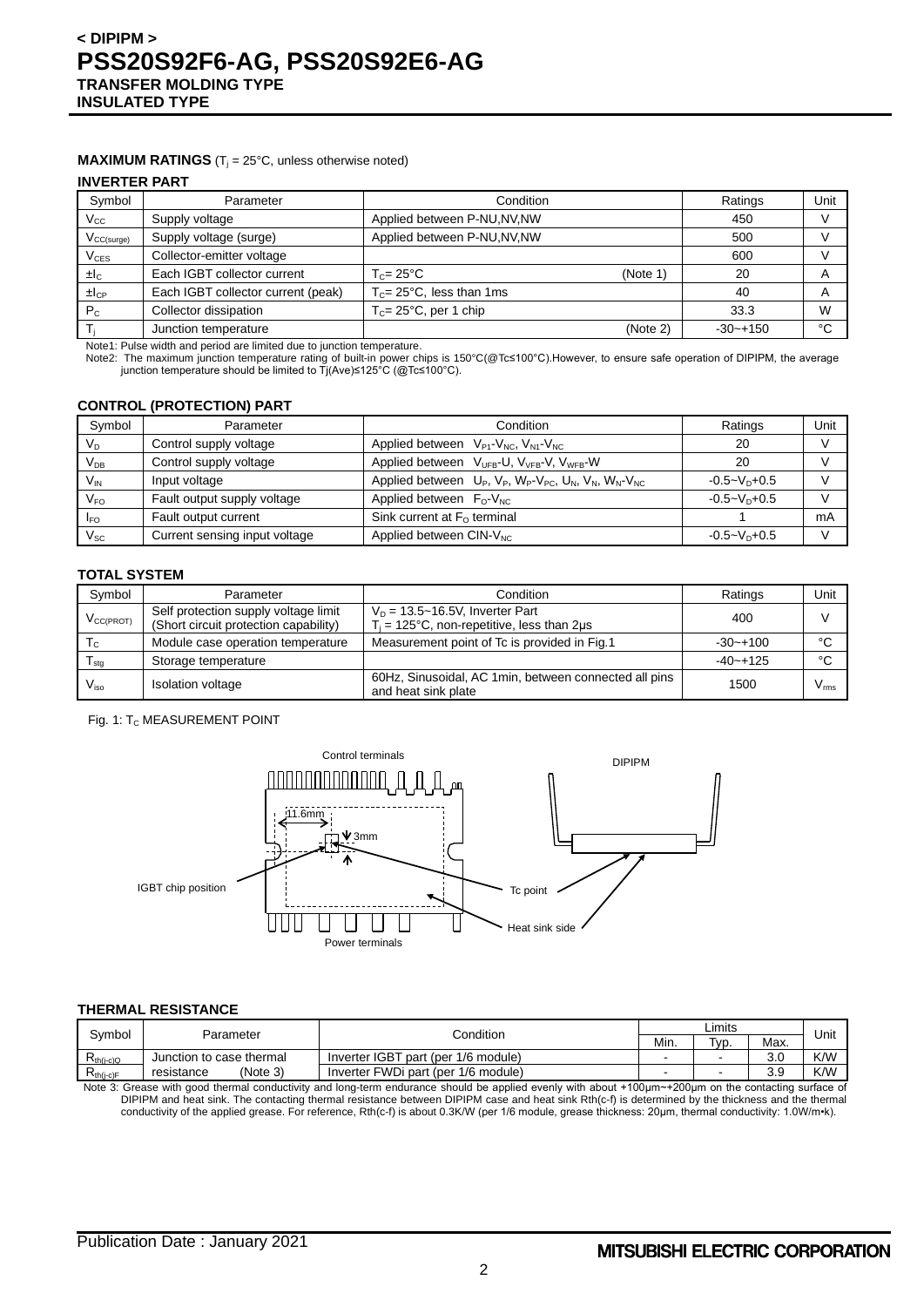#### **ELECTRICAL CHARACTERISTICS** (T<sub>j</sub> = 25°C, unless otherwise noted) **INVERTER PART**

| Symbol           | Parameter                                                                                         | Condition                                 |                                      |                | Limits                   |                | Unit |
|------------------|---------------------------------------------------------------------------------------------------|-------------------------------------------|--------------------------------------|----------------|--------------------------|----------------|------|
|                  |                                                                                                   |                                           |                                      | Min.           | Typ.                     | Max.           |      |
|                  |                                                                                                   | $V_{D} = V_{DE} = 15V$ , $V_{DE} = 5V$    | $I_c = 20A$ , T <sub>i</sub> = 25°C  | ۰              | 1.65                     | 2.00           |      |
| $V_{CE(sat)}$    | Collector-emitter saturation<br>voltage                                                           |                                           | $I_c = 20A$ , T <sub>i</sub> = 125°C | ۰              | 1.80                     | 2.15           | V    |
|                  |                                                                                                   |                                           | $I_C = 2.0A$ , $T_i = 25^{\circ}C$   | ۰              | 0.90                     | 1.10           |      |
| $V_{EC}$         | FWDi forward voltage                                                                              | $V_{IN} = 0V$ , $-I_C = 20A$              |                                      | ۰              | 2.50                     | 3.00           | V    |
| $t_{\text{on}}$  |                                                                                                   |                                           |                                      | 0.75           | 1.15                     | 1.55           | μs   |
| $t_{C(on)}$      |                                                                                                   | $V_{CC}$ = 300V, $V_{D}$ = $V_{DB}$ = 15V |                                      | $\blacksquare$ | 0.50                     | 0.80           | μs   |
| $t_{\text{off}}$ | $I_C = 20A$ , T <sub>i</sub> = 125°C, V <sub>IN</sub> = 0 $\leftrightarrow$ 5V<br>Switching times |                                           |                                      | ۰              | 1.25                     | 1.75           | μs   |
| $t_{C(off)}$     |                                                                                                   | Inductive Load (upper-lower arm)          |                                      | ۰              | 0.15                     | 0.30           | μs   |
| $t_{rr}$         |                                                                                                   |                                           |                                      | ۰              | 0.30                     | $\blacksquare$ | μs   |
|                  | Collector-emitter cut-off                                                                         | $VCF=VCES$                                | $T_i = 25^{\circ}C$                  | ۰              | $\overline{\phantom{0}}$ |                | mA   |
| $I_{CES}$        | current                                                                                           |                                           | $T = 125^{\circ}C$                   | ۰              | $\overline{\phantom{0}}$ | 10             |      |

#### **CONTROL (PROTECTION) PART**

|                        |                                        | Condition                                                                                                                            |                                      | Limits         |                |                              | Unit   |
|------------------------|----------------------------------------|--------------------------------------------------------------------------------------------------------------------------------------|--------------------------------------|----------------|----------------|------------------------------|--------|
| Symbol                 | Parameter                              |                                                                                                                                      |                                      | Min.           | Typ.           | Max.                         |        |
|                        |                                        |                                                                                                                                      | $V_D = 15V$ , $V_{IN} = 0V$          |                |                | 2.80                         |        |
| $I_D$                  |                                        | Total of $V_{P1}$ - $V_{NC}$ , $V_{N1}$ - $V_{NC}$                                                                                   | $V_D = 15V$ , $V_{IN} = 5V$          | $\overline{a}$ | $\mathbf{r}$   | 2.80                         |        |
|                        | Circuit current                        | Each part of $V_{UFB}$ -U,                                                                                                           | $V_D = V_{DB} = 15V$ , $V_{IN} = 0V$ | $\blacksquare$ |                | 0.10                         | mA     |
| $I_{DB}$               |                                        | V <sub>VFB</sub> -V, V <sub>WFB</sub> -W                                                                                             | $V_D = V_{DB} = 15V$ , $V_{IN} = 5V$ |                |                | 0.10                         |        |
| $V_{SC(\textrm{ref})}$ | Short circuit trip level               | $V_D = 15V$                                                                                                                          | (Note 4)                             | 0.455          | 0.480          | 0.505                        | $\vee$ |
| $UV_{DBt}$             | P-side Control supply                  |                                                                                                                                      | Trip level                           | 7.0            | 10.0           | 12.0                         | $\vee$ |
| $UV_{DBr}$             | under-voltage protection(UV)           |                                                                                                                                      | Reset level                          | 7.0            | 10.0           | 12.0                         | $\vee$ |
| $UV_{Dt}$              | N-side Control supply                  | $T_i \leq 125$ °C                                                                                                                    | <b>Trip level</b>                    | 10.3           | $\sim$         | 12.5                         | $\vee$ |
| $UV_{Dr}$              | under-voltage protection(UV)           |                                                                                                                                      | Reset level                          | 10.8           | $\blacksquare$ | 13.0                         | $\vee$ |
|                        | Temperature Output                     | Pull down $R = 5k\Omega$<br>(Note 5)                                                                                                 | LVIC Temperature=90°C                | 2.63           | 2.77           | 2.91                         | $\vee$ |
| $V_{OT}$               | (PSS**S92F6-AG)                        |                                                                                                                                      | LVIC Temperature=25°C                | 0.88           | 1.13           | 1.39                         | $\vee$ |
| $OT_t$                 | Over temperature protection            | $V_D = 15V$                                                                                                                          | Trip level                           | 100            | 120            | 140                          | °C     |
| OT <sub>rh</sub>       | (OT, PSS**S92E6-AG) (Note6)            | Detect LVIC temperature                                                                                                              | Hysteresis of trip-reset             | $\overline{a}$ | 10             | L.                           | °C     |
| $V_{FOH}$              |                                        | $V_{SC}$ = 0V, F <sub>o</sub> terminal pulled up to 5V by 10k $\Omega$                                                               |                                      | 4.9            |                |                              | $\vee$ |
| $V_{FOL}$              | Fault output voltage                   | $V_{SC} = 1V$ , $I_{FO} = 1mA$                                                                                                       |                                      |                | $\blacksquare$ | 0.95                         | $\vee$ |
| $t_{\mathsf{FO}}$      | Fault output pulse width               |                                                                                                                                      | (Note 7)                             | 20             |                |                              | μs     |
| $I_{IN}$               | Input current                          | $V_{IN} = 5V$                                                                                                                        |                                      | 0.70           | 1.00           | 1.50                         | mA     |
| $V_{th(on)}$           | ON threshold voltage                   |                                                                                                                                      |                                      |                | 2.10           | 2.60                         |        |
| $V_{th(off)}$          | OFF threshold voltage                  | Applied between U <sub>P</sub> , V <sub>P</sub> , W <sub>P</sub> , U <sub>N</sub> , V <sub>N</sub> , W <sub>N</sub> -V <sub>NC</sub> |                                      | 0.80           | 1.30           | $\qquad \qquad \blacksquare$ | $\vee$ |
| $V_{th(hys)}$          | ON/OFF threshold<br>hysteresis voltage |                                                                                                                                      |                                      |                | 0.65           | $\blacksquare$               |        |
| $V_F$                  | Bootstrap Di forward voltage           | I <sub>F</sub> =10mA including voltage drop by limiting resistor                                                                     | (Note 8)                             | 1.1            | 1.7            | 2.3                          | $\vee$ |
| ${\sf R}$              | Built-in limiting resistance           | Included in bootstrap Di                                                                                                             |                                      | 80             | 100            | 120                          | Ω      |

Note 4 : SC protection works only for N-side IGBT. Please select the external shunt resistance such that the SC trip-level is less than 1.7 times of the current rating. 5 : DIPIPM don't shutdown IGBTs and output fault signal automatically when temperature rises excessively. When temperature exceeds the protective level that

user defined, controller (MCU) should stop the DIPIPM. Temperature of LVIC vs. VOT output characteristics is described in Fig. 3. 6 : When the LVIC temperature exceeds OT trip temperature level(OTt), OT protection works and Fo outputs. In that case if the heat sink dropped off or fixed

loosely, don't reuse that DIPIPM. (There is a possibility that junction temperature of power chips exceeded maximum Tj(150°C). 7 : Fault signal Fo outputs when SC, UV or OT protection works. Fo pulse width is different for each protection modes. At SC failure, Fo pulse width is a fixed

width (=minimum 20μs), but at UV or OT failure, Fo outputs continuously until recovering from UV or OT state. (But minimum Fo pulse width is 20μs.)

8 : The characteristics of bootstrap Di is described in Fig.2.

Fig. 2 Characteristics of bootstrap Di V<sub>F-IF</sub> curve (@Ta=25°C) including voltage drop by limiting resistor (Right chart is enlarged chart.)

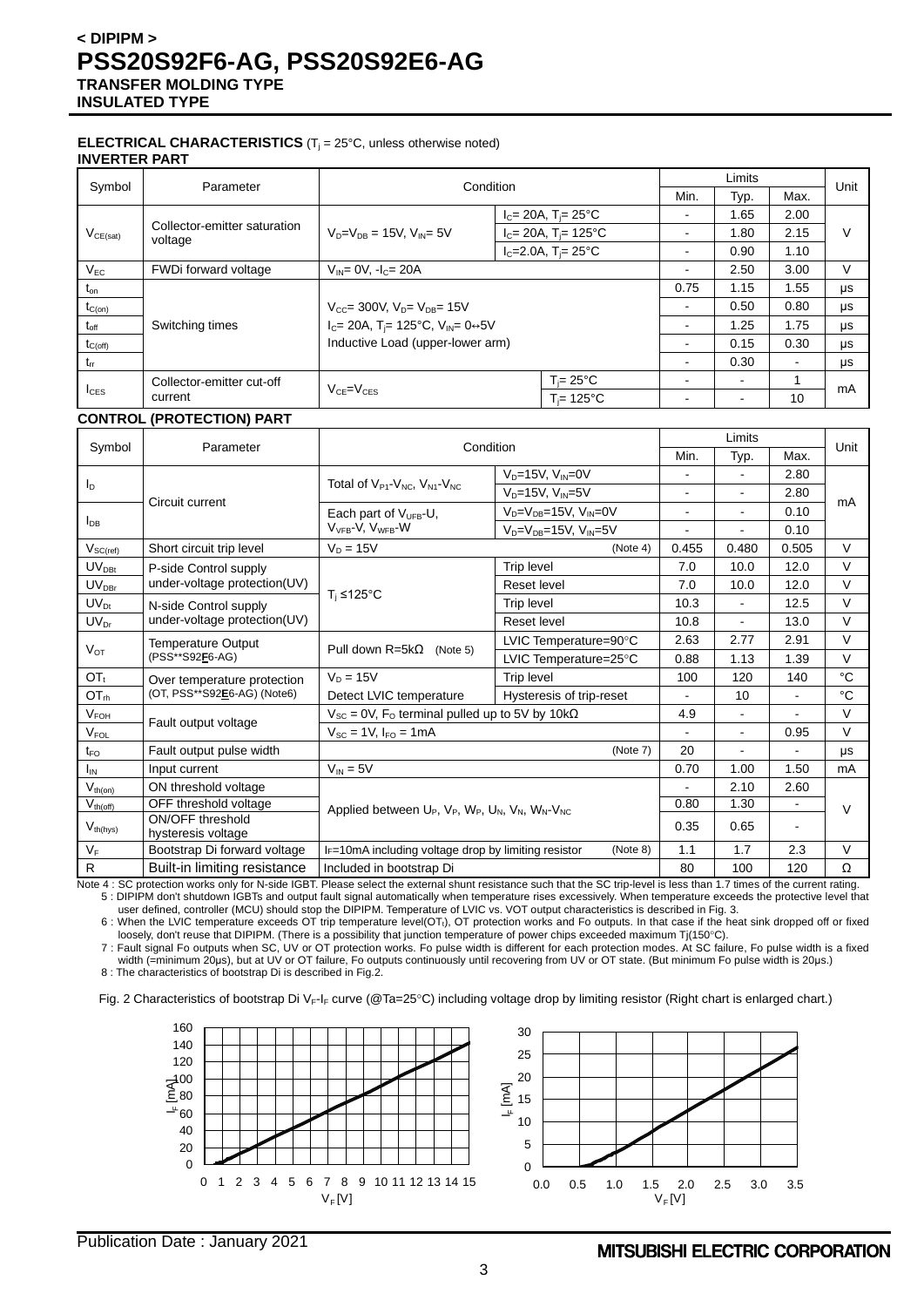Fig. 3 Temperature of LVIC vs. V<sub>OT</sub> output characteristics



Fig. 4 Vor output circuit



- (1) It is recommended to insert 5kΩ (5.1kΩ is recommended) pull down resistor for getting linear output characteristics at low temperature below room temperature. When the pull down resistor is inserted between V<sub>OT</sub> and V<sub>NC</sub>(control GND), the extra circuit current, which is calculated approximately by  $V_{OT}$  output voltage divided by pull down resistance, flows as LVIC circuit current continuously. In the case of using  $V_{OT}$  for detecting high temperature over room temperature only, it is unnecessary to insert the pull down resistor.
- (2) In the case of using  $V_{OT}$  with low voltage controller like 3.3V MCU,  $V_{OT}$  output might exceed control supply voltage 3.3V when temperature rises excessively. If system uses low voltage controller, it is recommended to insert a clamp Di between control supply of the controller and  $V_{OT}$  output for preventing over voltage destruction.
- (3) In the case of not using  $V_{\text{OT}}$ , leave  $V_{\text{OT}}$  output NC (No Connection).

Refer the application note for Super Mini DIPIPM Ver.5 series about the usage of  $V_{OT}$ .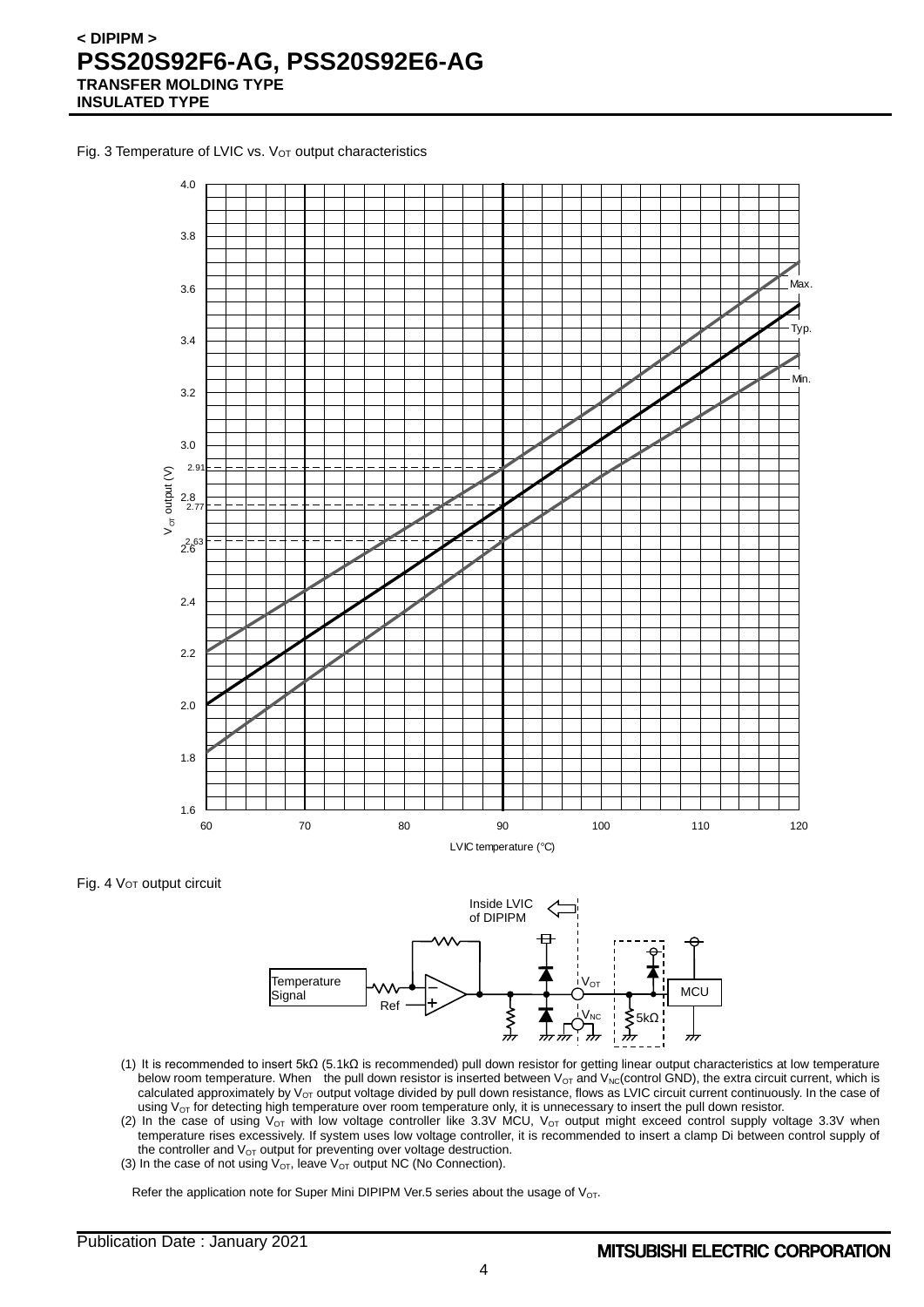#### **MECHANICAL CHARACTERISTICS AND RATINGS**

| Parameter                 |                                                                                           |                        |      |                          | Limits |             |  |
|---------------------------|-------------------------------------------------------------------------------------------|------------------------|------|--------------------------|--------|-------------|--|
| Condition                 |                                                                                           | Min.                   | Typ. | Max.                     | Unit   |             |  |
| Mounting torque           | Mounting screw: M3<br>(Note 9)                                                            | 0.69N·m<br>Recommended | 0.59 | 0.69                     | 0.78   | $N \cdot m$ |  |
| Terminal pulling strength | Control terminal: Load 4.9N<br>Power terminal: Load 9.8N                                  | JEITA-ED-4701          | 10   | $\overline{\phantom{0}}$ |        | s           |  |
| Terminal bending strength | Control terminal: Load 2.45N<br>Power terminal: Load 4.9N<br>JEITA-ED-4701<br>90deg. bend |                        | 2    | $\overline{\phantom{0}}$ |        | times       |  |
| Weight                    |                                                                                           |                        |      | 8.5                      |        | g           |  |
| Heat-sink flatness        |                                                                                           | $-50$                  |      | 100                      | μm     |             |  |

Note 9: Plain washers (ISO 7089~7094) are recommended.

Note 10: Measurement point of heat sink flatness



#### **RECOMMENDED OPERATION CONDITIONS**

|                                | Condition<br>Parameter          |                                                                               |                          | Limits |      | Unit   |           |
|--------------------------------|---------------------------------|-------------------------------------------------------------------------------|--------------------------|--------|------|--------|-----------|
| Symbol                         |                                 |                                                                               |                          | Min.   | Typ. | Max.   |           |
| $V_{\rm CC}$                   | Supply voltage                  | Applied between P-NU, NV, NW                                                  |                          | 0      | 300  | 400    | V         |
| $V_D$                          | Control supply voltage          | Applied between $V_{P1}$ - $V_{NC}$ , $V_{N1}$ - $V_{NC}$                     |                          | 13.5   | 15.0 | 16.5   | V         |
| $V_{DB}$                       | Control supply voltage          | Applied between V <sub>UFB</sub> -U, V <sub>VFB</sub> -V, V <sub>WFB</sub> -W |                          | 13.0   | 15.0 | 18.5   | v         |
| $\Delta V_D$ , $\Delta V_{DB}$ | Control supply variation        |                                                                               |                          | -1     |      | $+1$   | $V/\mu s$ |
| $t_{\text{dead}}$              | Arm shoot-through blocking time | For each input signal                                                         |                          | 1.0    |      |        | μs        |
| f <sub>PWM</sub>               | PWM input frequency             | $T_c \le 100^{\circ}$ C, $T_i \le 125^{\circ}$ C                              |                          | ۰      |      | 20     | kHz       |
| $\mathsf{I}_\Omega$            | Allowable r.m.s. current        | $V_{CC}$ = 300V, $V_D$ = 15V, P.F = 0.8,<br>Sinusoidal PWM                    | $f_{\text{PWM}} = 5kHz$  |        |      | 10.0   | Arms      |
|                                |                                 | $T_c \le 100^{\circ}$ C, $T_i \le 125^{\circ}$ C<br>(Note11)                  | $f_{\text{PWM}}$ = 15kHz |        |      | 6.0    |           |
| PWIN(on)                       |                                 | (Note 12)                                                                     |                          | 0.7    |      |        |           |
| PWIN(off)                      | Minimum input pulse width       |                                                                               |                          | 0.7    |      |        | μs        |
| $V_{NC}$                       | $V_{NC}$ variation              | Between V <sub>NC</sub> -NU, NV, NW (including surge)                         |                          | $-5.0$ |      | $+5.0$ | v         |
| $T_i$                          | Junction temperature            |                                                                               |                          | $-20$  |      | $+125$ | °C        |

Note 11: Allowable r.m.s. current depends on the actual application conditions.

12: DIPIPM might not make response if the input signal pulse width is less than PWIN(on), PWIN(off).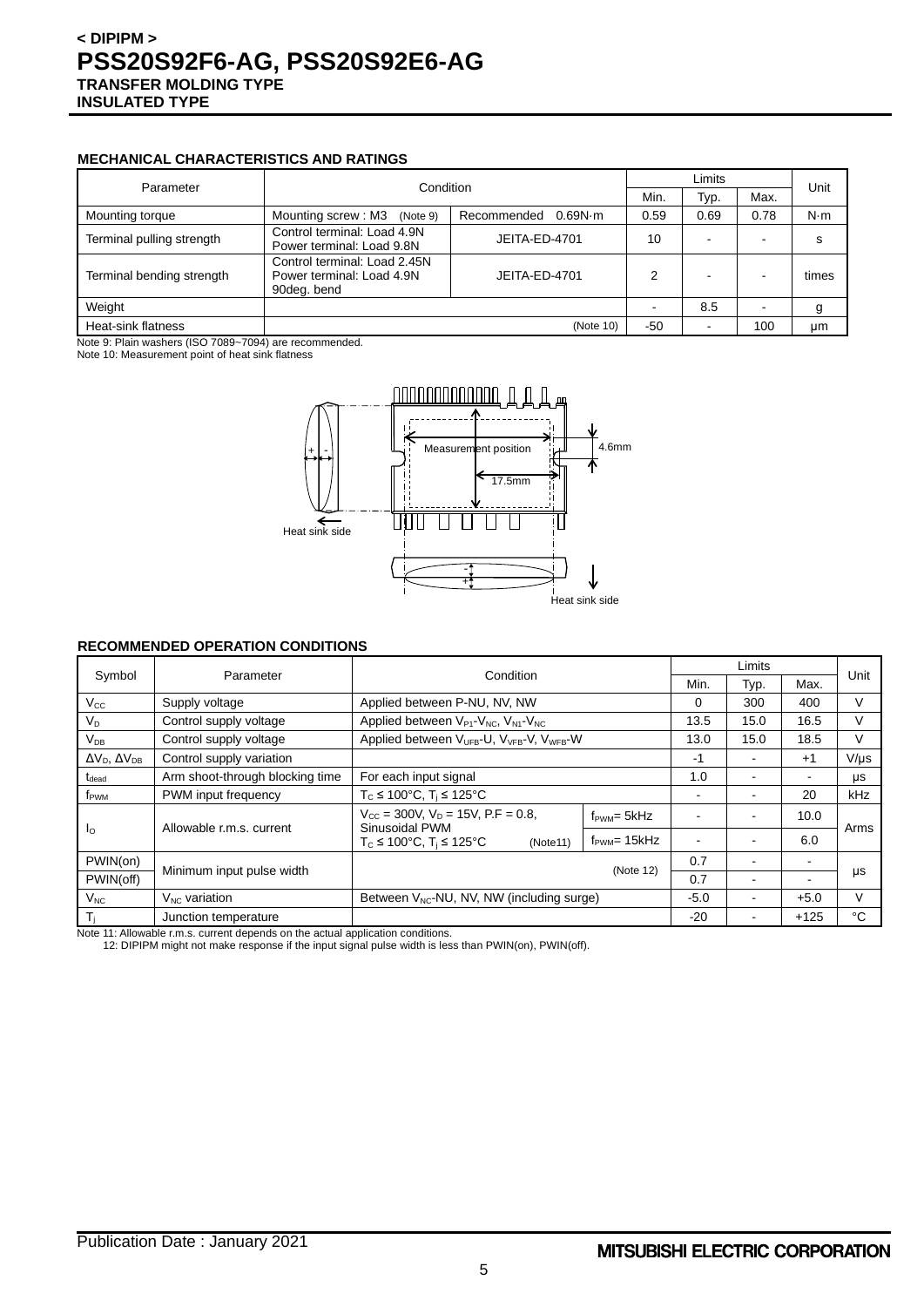Fig. 5 Timing Charts of The DIPIPM Protective Functions

[A] Short-Circuit Protection (N-side only with the external shunt resistor and RC filter)

- a1. Normal operation: IGBT ON and outputs current.
- a2. Short circuit current detection (SC trigger)
	- (It is recommended to set RC time constant 1.5~2.0μs so that IGBT shut down within 2.0μs when SC.)
- a3. All N-side IGBT's gates are hard interrupted.
- a4. All N-side IGBTs turn OFF.
- a5. F<sub>o</sub> outputs for  $t_{Fo}$ =minimum 20 $\mu$ s.
- a6. Input = "L": IGBT OFF
- a7. Fo finishes output, but IGBTs don't turn on until inputting next ON signal (L $\rightarrow$ H).
- (IGBT of each phase can return to normal state by inputting ON signal to each phase.) a8. Normal operation: IGBT ON and outputs current.



[B] Under-Voltage Protection (N-side, UVD)

- b1. Control supply voltage V<sub>D</sub> exceeds under voltage reset level (UV<sub>Dr</sub>), but IGBT turns ON by next ON signal (L->H). (IGBT of each phase can return to normal state by inputting ON signal to each phase.)
- b2. Normal operation: IGBT ON and outputs current.
- b3. V<sub>D</sub> level drops to under voltage trip level. (UV<sub>Dt</sub>).
- b4. All N-side IGBTs turn OFF in spite of control input condition.
- b5. Fo outputs for t<sub>Fo</sub>=minimum 20µs, but output is extended during V<sub>D</sub> keeps below UV<sub>Dr</sub>.
- b6.  $V_D$  level reaches  $UV_{Dr}$ .
- b7. Normal operation: IGBT ON and outputs current.

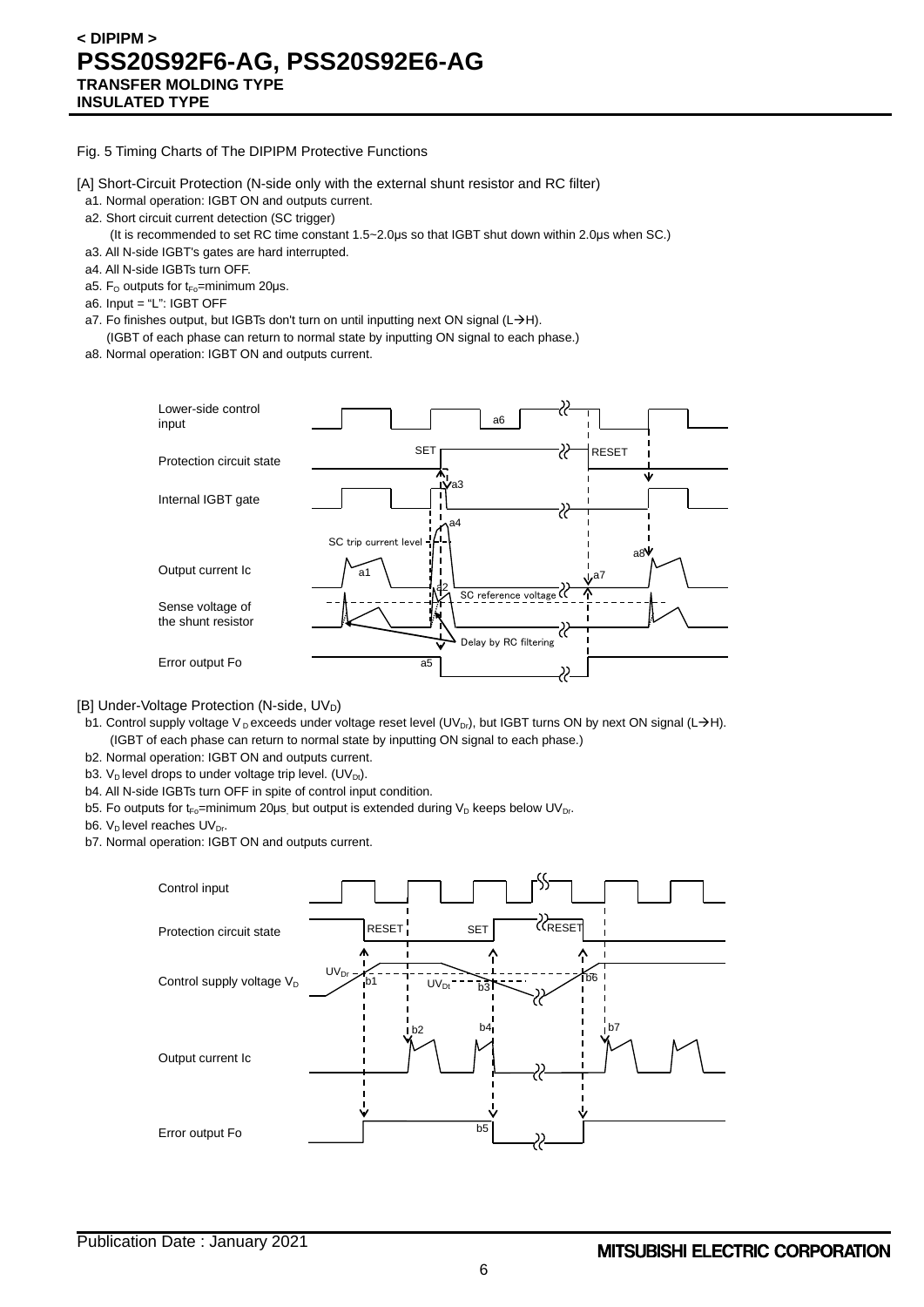[C] Under-Voltage Protection (P-side, UV<sub>DB</sub>)

- c1. Control supply voltage V<sub>DB</sub> rises. After the voltage reaches under voltage reset level UV<sub>DBr</sub>, IGBT turns on by next ON signal (L->H).
- c2. Normal operation: IGBT ON and outputs current.
- c3.  $V_{DB}$  level drops to under voltage trip level (UV<sub>DBt</sub>).
- c4. IGBT of the correspond phase only turns OFF in spite of control input signal level, but there is no  $F_0$  signal output.
- c5. V<sub>DB</sub> level reaches UV<sub>DBr</sub>.
- c6. Normal operation: IGBT ON and outputs current.



[D] Over Temperature Protection (N-side, Detecting LVIC temperature)

- d1. Normal operation: IGBT ON and outputs current.
- d2. LVIC temperature exceeds over temperature trip level(OT<sub>t</sub>).
- d3. All N-side IGBTs turn OFF in spite of control input condition.
- d4. Fo outputs for t<sub>Fo</sub>=minimum 20μs, but output is extended during LVIC temperature keeps over OT<sub>t</sub>.
- d5. LVIC temperature drops to over temperature reset level.
- d6. Normal operation: IGBT turns on by next ON signal ( $L\rightarrow H$ ).
	- (IGBT of each phase can return to normal state by inputting ON signal to each phase.)

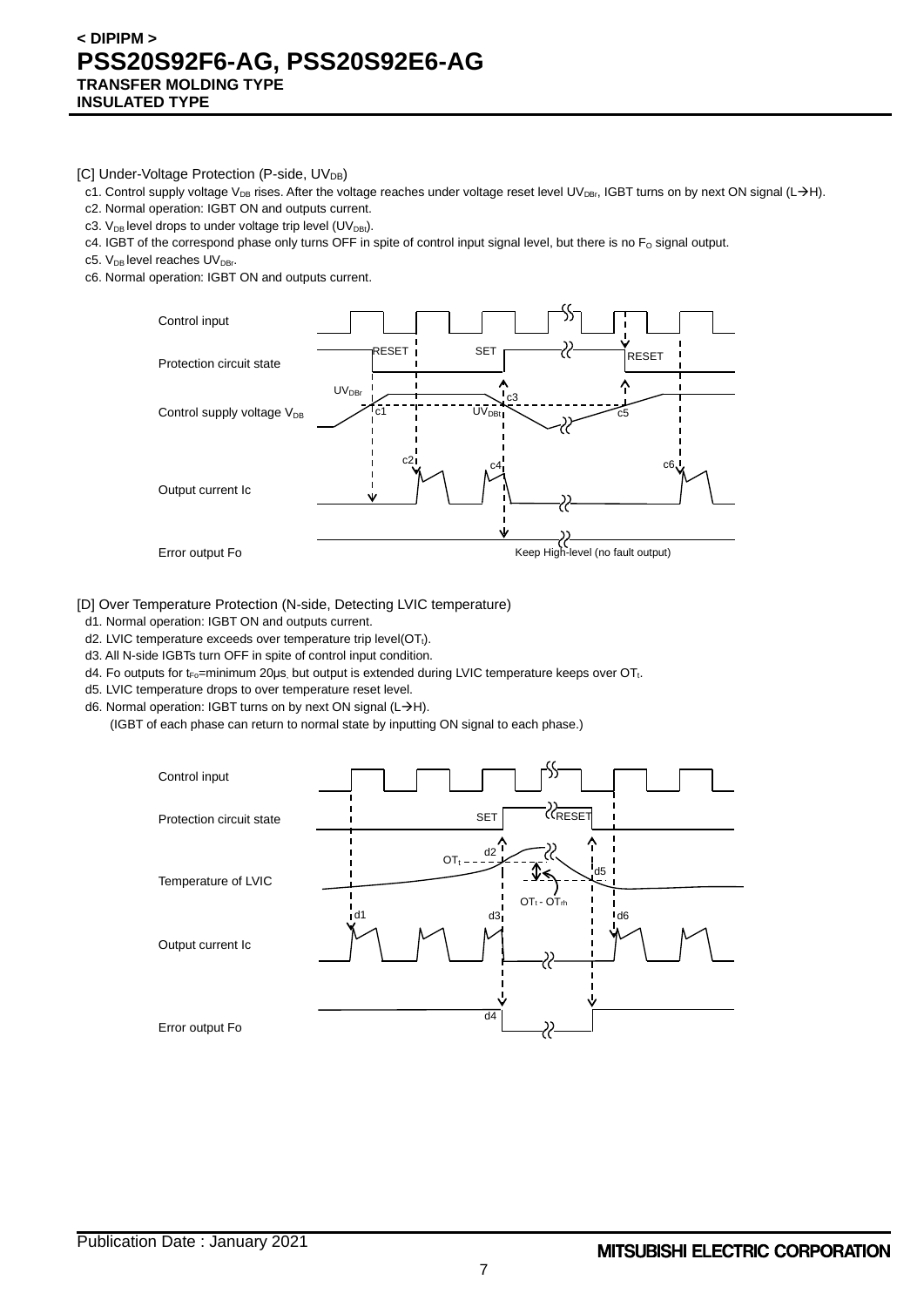Fig. 6 Example of Application Circuit



- (1) If control GND is connected with power GND by common broad pattern, it may cause malfunction by power GND fluctuation. It is recommended to connect control GND and power GND at only a point N1 (near the terminal of shunt resistor).
- (2) It is recommended to insert a Zener diode D1(24V/1W) between each pair of control supply terminals to prevent surge destruction. (3) To prevent surge destruction, the wiring between the smoothing capacitor and the P, N1 terminals should be as short as possible. Generally a 0.1-0.22μF snubber capacitor C3 between the P-N1 terminals is recommended.
- (4) R1, C4 of RC filter for preventing protection circuit malfunction is recommended to select tight tolerance, temp-compensated type. The time constant R1C4 should be set so that SC current is shut down within 2μs. (1.5μs~2μs is general value.) SC interrupting time might vary with the wiring pattern, so the enough evaluation on the real system is necessary.
- (5) To prevent malfunction, the wiring of A, B, C should be as short as possible.
- (6) The point D at which the wiring to CIN filter is divided should be near the terminal of shunt resistor. NU, NV, NW terminals should be connected at near NU, NV, NW terminals.
- (7) All capacitors should be mounted as close to the terminals as possible. (C1: good temperature, frequency characteristic electrolytic type and C2:0.22μ-2μF, good temperature, frequency and DC bias characteristic ceramic type are recommended.)
- (8) Input drive is High-active type. There is a minimum 3.3kΩ pull-down resistor in the input circuit of IC. To prevent malfunction, the wiring of each input should be as short as possible. When using RC coupling circuit, make sure the input signal level meet the turn-on and turn-off threshold voltage.
- (9) Fo output is open drain type. It should be pulled up to MCU or control power supply (e.g. 5V,15V) by a resistor that makes  $I_{F_0}$  up to 1mA. (I<sub>FO</sub> is estimated roughly by the formula of control power supply voltage divided by pull-up resistance. In the case of pulled up to 5V, 10kΩ (5kΩ or more) is recommended.)
- (10) Thanks to built-in HVIC, direct coupling to MCU without any opto-coupler or transformer isolation is possible.
- $(11)$  Two V<sub>NC</sub> terminals (9 & 16 pin) are connected inside DIPIPM, please connect either one to the 15V power supply GND outside and leave another one open.
- (12) If high frequency noise superimposed to the control supply line, IC malfunction might happen and cause DIPIPM erroneous operation. To avoid such problem, line ripple voltage should meet dV/dt ≤+/-1V/μs, Vripple≤2Vp-p.
- (13) For DIPIPM, it isn't recommended to drive same load by parallel connection with other phase IGBT or other DIPIPM.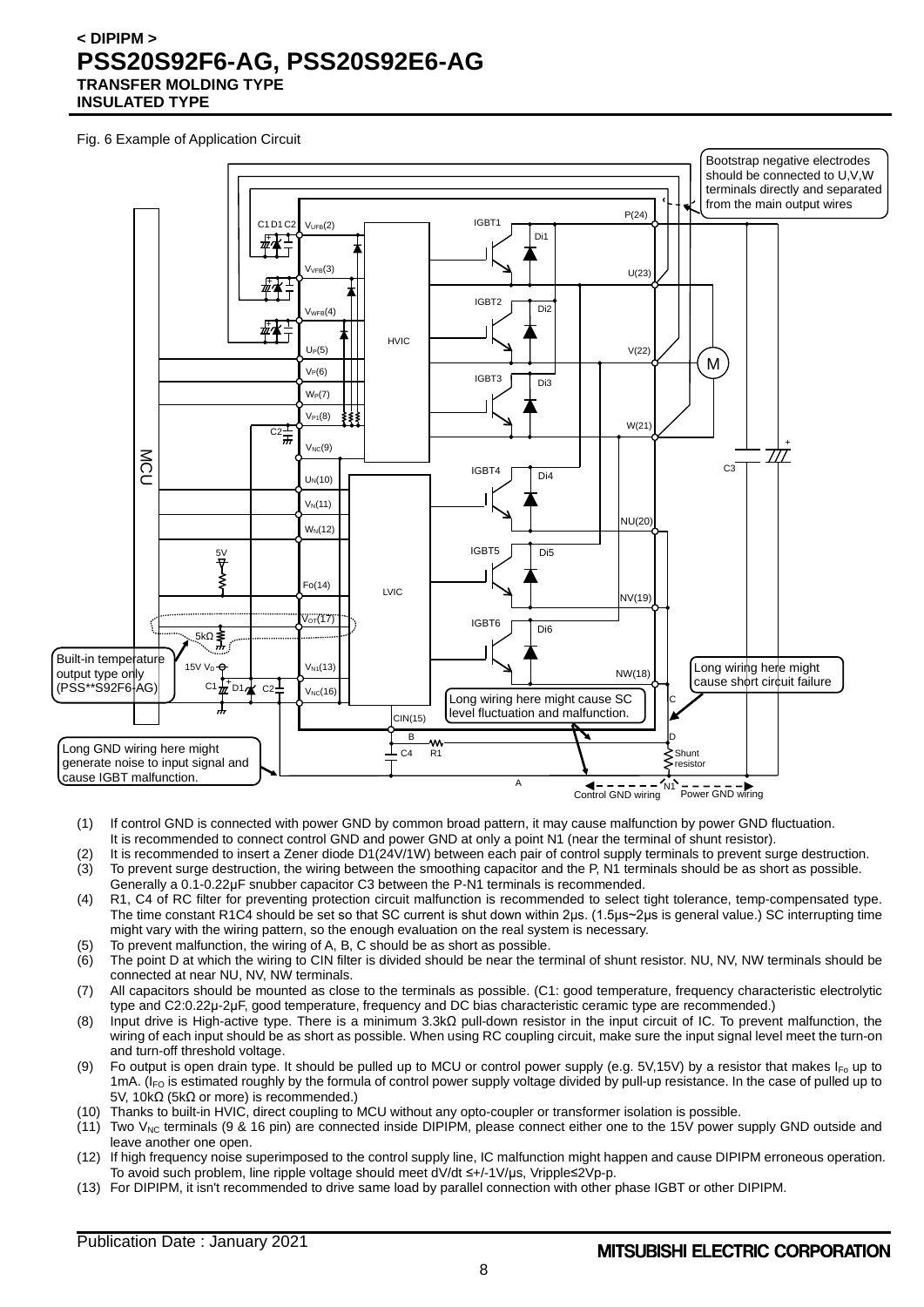Fig. 7 MCU I/O Interface Circuit



Note)

Design for input RC filter depends on PWM control scheme used in the application and wiring impedance of the printed circuit board. DIPIPM input signal interface integrates a minimum 3.3kΩ pull-down resistor. Therefore, when inserting RC filter, it is necessary to satisfy turn-on threshold voltage requirement.

Fo output is open drain type. It should be pulled up to control power supply (e.g. 5V, 15V) with a resistor that makes Fo sink current I<sub>Fo</sub> 1mA or less. In the case of pulled up to 5V supply, 10kΩ (5kΩ or more) is recommended.

#### Fig. 8 Pattern Wiring Around the Shunt Resistor



Low inductance shunt resistor like surface mounted (SMD) type is recommended.

#### Fig. 9 Pattern Wiring Around the Shunt Resistor (for the case of open emitter)

When DIPIPM is operated with three shunt resistors, voltage of each shunt resistor cannot be input to CIN terminal directly. In that case, it is necessary to use the external protection circuit as below.



(1) It is necessary to set the time constant RfCf of external comparator input so that IGBT stops within 2μs when short circuit occurs. SC interrupting time might vary with the wiring pattern, comparator speed and so on.

(2) It is recommended for the threshold voltage Vref to set to the same rating of short circuit trip level (Vsc(ref): typ. 0.48V).

(3) Select the external shunt resistance so that SC trip-level is less than specified value (=1.7 times of rating current).

- (4) To avoid malfunction, the wiring A, B, C should be as short as possible.
- (5) The point D at which the wiring to comparator is divided should be close to the terminal of shunt resistor.
- (6) OR output high level when protection works should be over 0.505V (=maximum Vsc(ref) rating).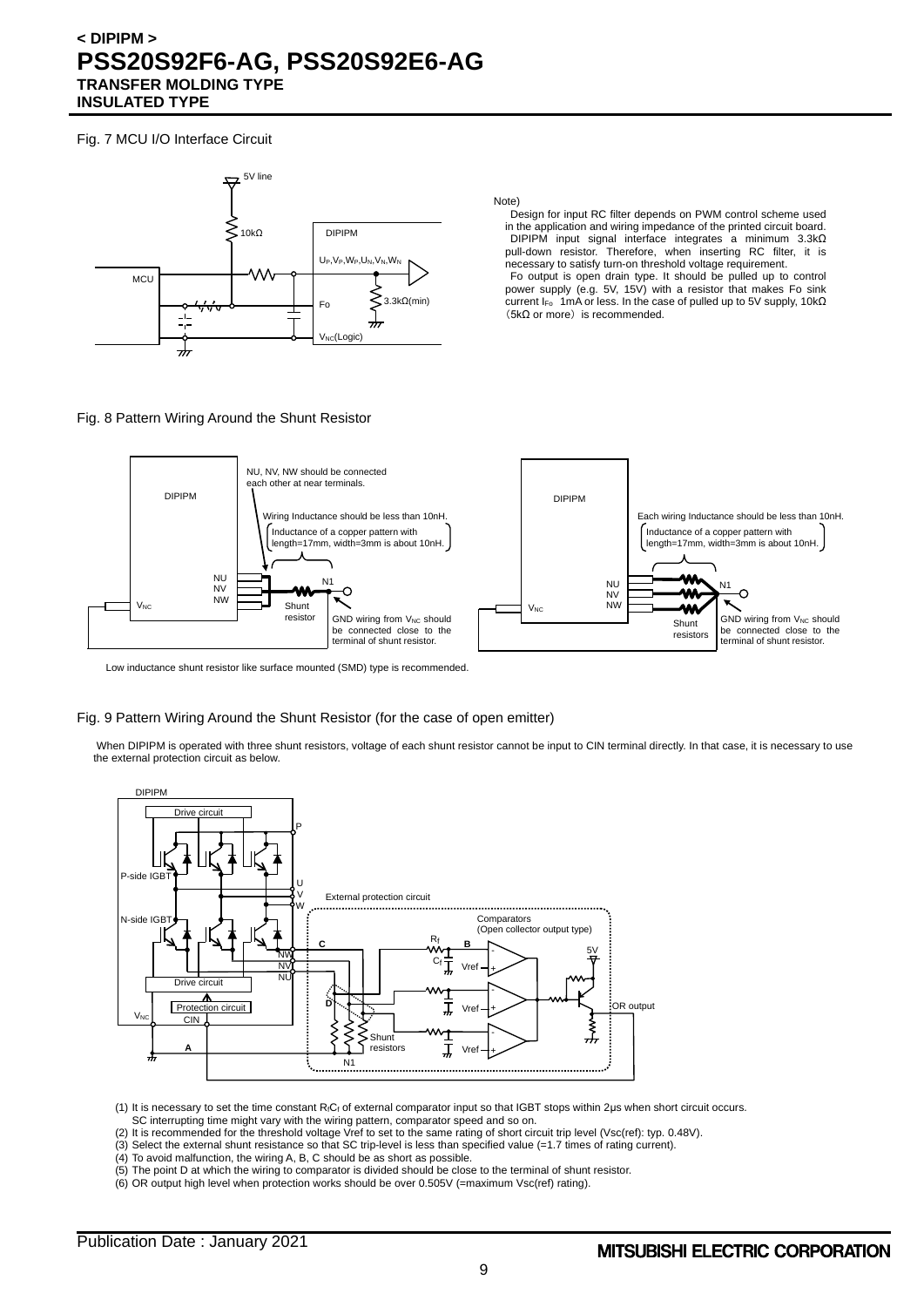Fig. 10 Package Outlines



1) 9 & 16 pins (V<sub>NC</sub>) are connected inside DIPIPM, please connect either one to the control power supply GND outside and leave another one open. 2) No.17 is V $\rm{_{\rm O}}$ r for built-in temperature output function type (PSS\*\*S92F6-AG) and NC (No Connection) for built-in OT protection function type (PSS\*\*S92E6-AG).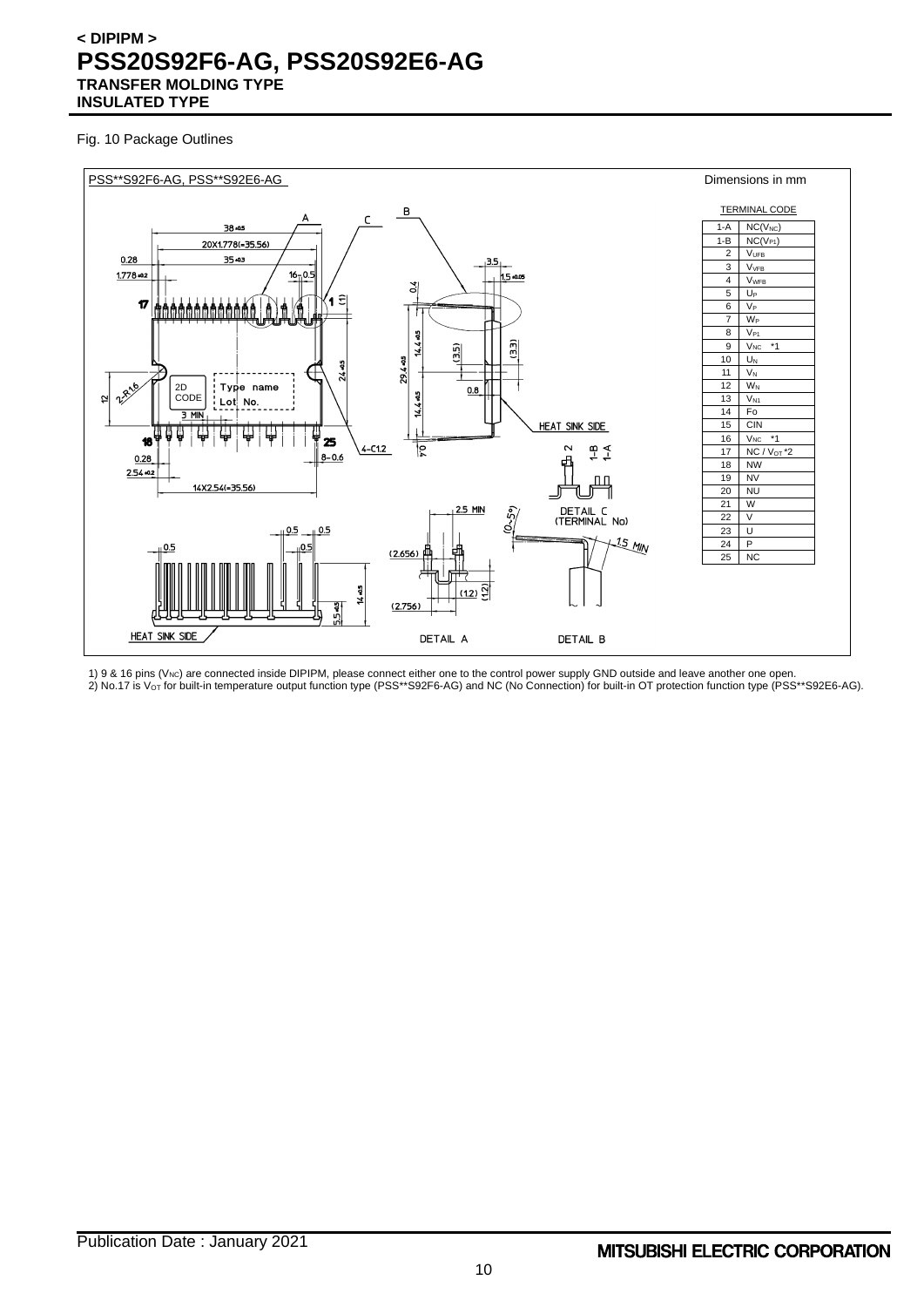## **Important Notice**

The information contained in this datasheet shall in no event be regarded as a guarantee of conditions or characteristics. This product has to be used within its specified maximum ratings, and is subject to customer's compliance with any applicable legal requirement, norms and standards.

Except as otherwise explicitly approved by Mitsubishi Electric Corporation in a written document signed by authorized representatives of Mitsubishi Electric Corporation, our products may not be used in any applications where a failure of the product or any consequences of the use thereof can reasonably be expected to result in personal injury.

In usage of power semiconductor, there is always the possibility that trouble may occur with them by the reliability lifetime such as Power Cycle, Thermal Cycle or others, or when used under special circumstances (e.g. condensation, high humidity, dusty, salty, highlands, environment with lots of organic matter / corrosive gas / explosive gas, or situations which terminals of semiconductor products receive strong mechanical stress). Therefore, please pay sufficient attention to such circumstances. Further, depending on the technical requirements, our semiconductor products may contain environmental regulation substances, etc. If there is necessity of detailed confirmation, please contact our nearest sales branch or distributor.

The contents or data contained in this datasheet are exclusively intended for technically trained staff. Customer's technical departments should take responsibility to evaluate the suitability of Mitsubishi Electric Corporation product for the intended application and the completeness of the product data with respect to such application. In the customer's research and development, please evaluate it not only with a single semiconductor product but also in the entire system, and judge whether it's applicable. As required, pay close attention to the safety design by installing appropriate fuse or circuit breaker between a power supply and semiconductor products to prevent secondary damage. Please also pay attention to the application note and the related technical information.